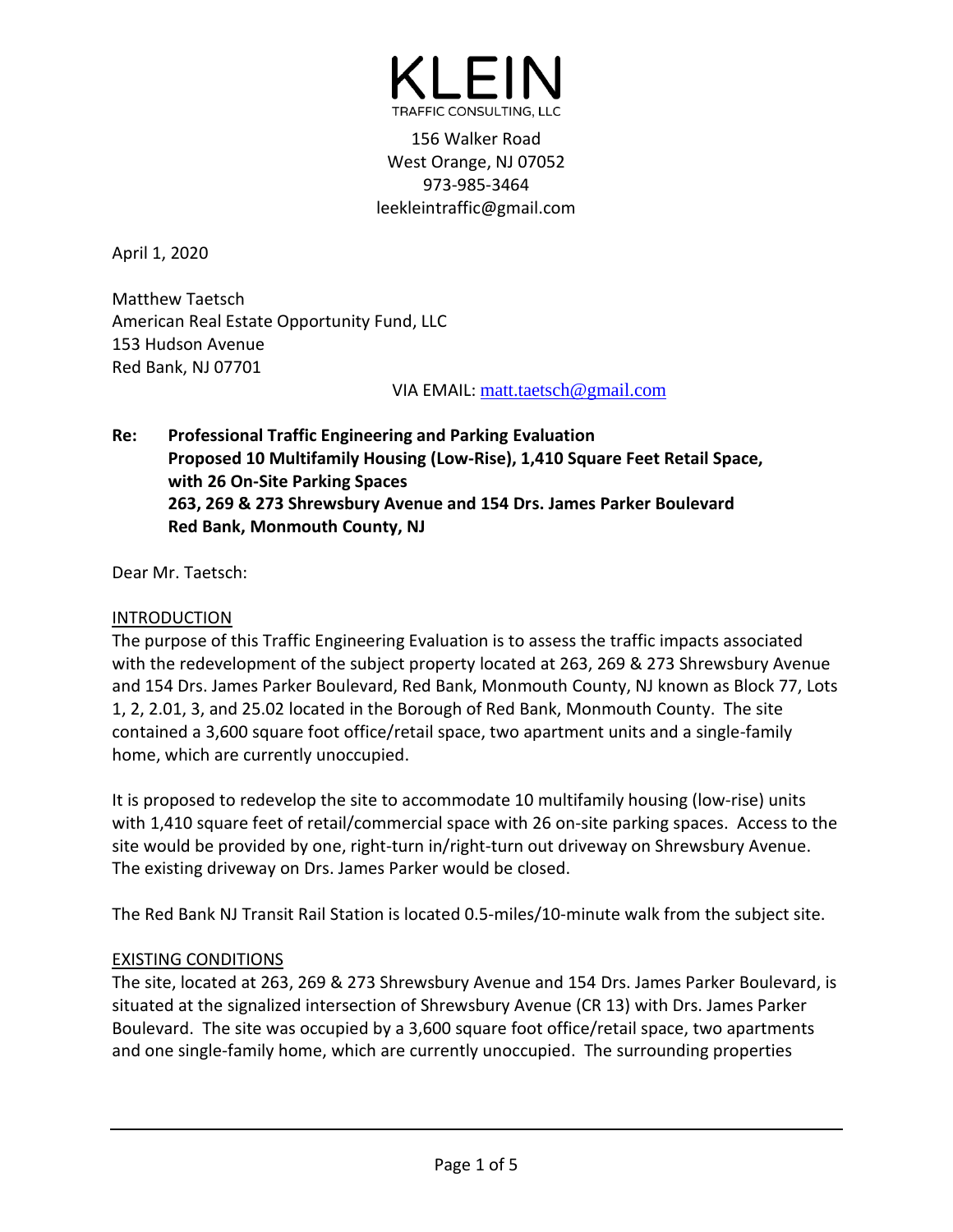

generally consist of a mix of commercial, residential and institutional uses. The adjacent roadways serving the site are described as follows:

**Shrewsbury Avenue** is an urban minor arterial, oriented in a north-south direction, under the jurisdiction of the County of Monmouth. There are sidewalks on both sides of the street and parking is permitted on both sides of the street in the vicinity of the subject site. Shrewsbury Avenue provides one travel lane in each direction, intersecting with Drs. James Parker Boulevard. The posted speed limit is 30 miles per hour (MPH).

**Drs. James Parker Boulevard** is a local street, oriented in an east-west direction under the jurisdiction of the Borough of Red Bank. There are sidewalks on both sides of the street and parking is permitted on both sides of the street. The posted speed limit is 25 miles per hour (MPH).

### *Mass Transportation Options*

The subject site is located within a 10-minute/0.5-mile walk of the Red Bank NJ Transit Train Station of the North Jersey Coast Line, which stops frequently throughout the AM and PM commuter hours and provides access between Long Branch and New York Penn Station. Located within 0.5 miles of a rail transit station providing frequent service during the AM and PM peak commuting hours, living at this property would be an attractive alternative to commuting via automobile or owning an automobile or a second automobile.

According to the NJ Transit rail schedule, there are a few times per day when there is a NY Penn Station bound train and a Red Bank bound train in the Red Bank station at the same time. During that time, traffic along both site frontages can become congested with lengthy vehicle queues. This is an existing traffic condition and will not be exacerbated by the traffic generated by the project.

## *Traffic Observations*

We visited the site on Thursday, December 12, between 4:00 PM and 6:00 PM to observe the PM peak period traffic conditions and operations of the intersection of Shrewsbury Avenue with Drs. James Parker Boulevard. We observed traffic to flow freely during this time period. Traffic would queue at the various approaches to the intersection during their respective red phase of the traffic signal and generally clear out during each green phase. Traffic would be considered "moderate" to "heavy" in this area. Due to retail activity in the area, there was some pedestrian activity at this intersection.

#### DEVELOPMENT PROPOSAL

The proposed redevelopment of the subject site would be 10 multifamily housing (low-rise) units in two floors over 1,410 square feet retail/commercial space on the ground floor with 26 surface parking spaces including 2 ADA parking spaces. One right-turn in/right-turn out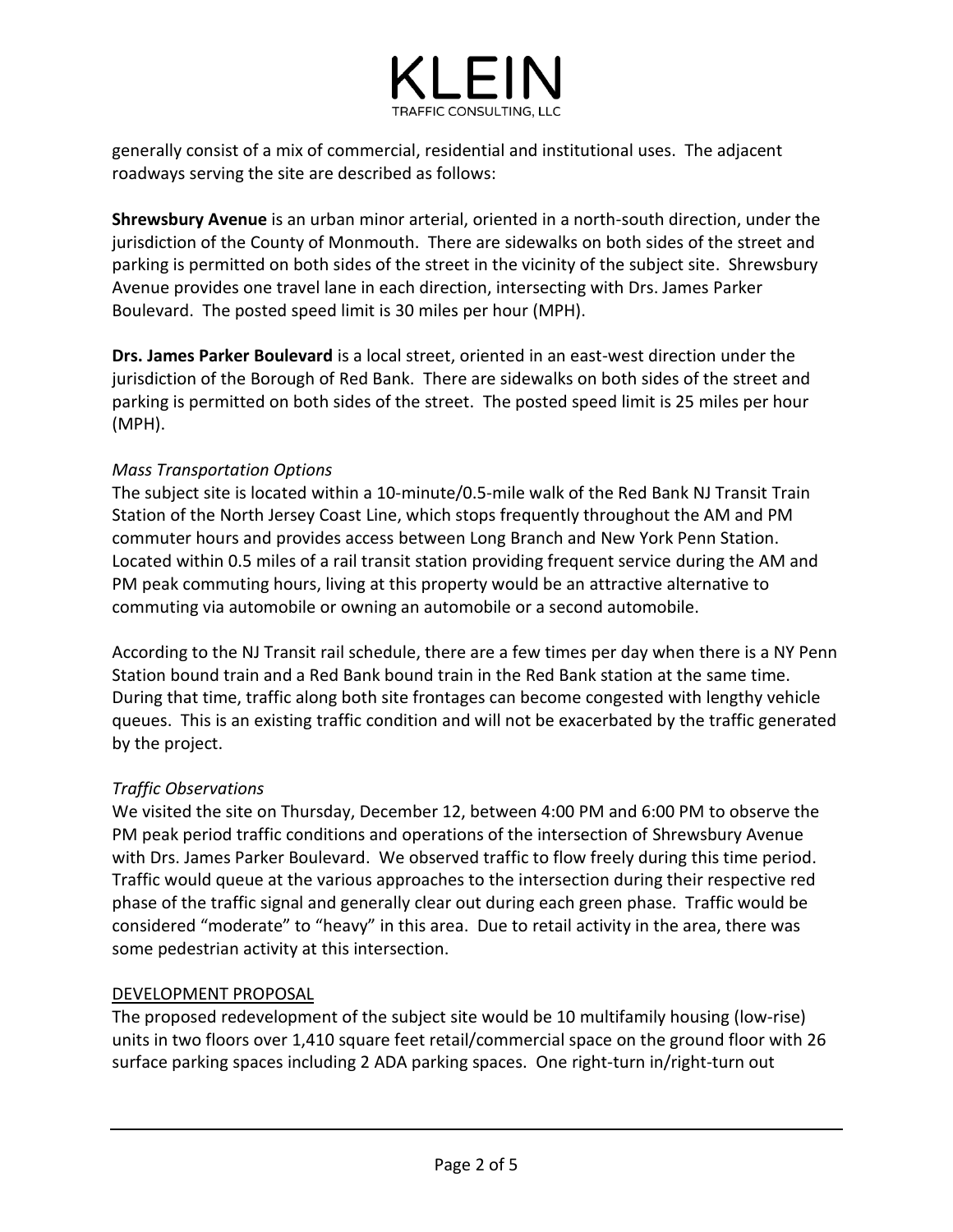

driveway access will be proposed on Shrewsbury Avenue. The driveway on Drs. James Parker Boulevard would be closed.

## TRIP GENERATION

According to the *Trip Generation Manual, 10th Edition* published by the Institute of Transportation Engineers, Multifamily Housing (Low-Rise), Land Use Code 221, includes apartments, townhouses, and condominiums located within the same building with at least three other dwelling units and that have one or two levels (floors). Table 1 -Trip Generation Summary, summarizes the trip generation for the proposed 10 units in two floors over one level of retail/commercial space of 1,410 square feet. As shown in Table 1, the proposed 10-unit multifamily housing (low-rise) would generate 5 vehicle trips during the AM peak hour, and 5 vehicle trips during the PM peak hour. The proposed 1,410 square foot retail/commercial space would generate 2 driveway trips during the AM peak hour and 6 driveway trips during the PM peak hour. Due to its small size, the proposed 1,410 square feet of retail/commercial space would not generate any new vehicle trips during the AM or PM peak hour. That is to say that 100 percent of the vehicle trips to this retail/commercial space would already be on Shrewsbury Avenue and Drs. James Parker Boulevard and would be considered "pass-by" traffic. Also, due to the nature of the area, many of those trips to and from the retail/commercial space would be pedestrian trips.

Table 1 – Trip Generation Summary, attached shows the trip generation for the existing uses on the subject site. The proposed 10 multifamily housing (low-rise) units and 1,410 square feet of retail/commercial space would generate only 1 or 2 more vehicle trips during the AM peak hour and 5 more trips or 5 less trips during the PM peak hour than reopening the existing 3,600 square feet of office/retail space, two apartments and one single-family home. Based on the *Trip Generation, 10th Edition*, during the AM peak hour, the existing uses would generate 6 or 5 new vehicle trips during the AM peak hour and 6 or 16 new vehicle trips during the PM peak hour, while the proposed uses would generate 7 vehicle trips during the AM peak hour and 11 vehicle trips during the PM peak hour. These trip generation values would be considered conservative. Since the site is situated within 0.5 miles/10-minute walk of the Red Bank NJ Transit Rail station, some tenants may take advantage of the NJ Transit Rail service and walk to the train station rather than drive to work. Also, the retail space in this area would generate a significant number of pedestrian trips.

According to *Transportation Impact Analysis for Site Development*, published by the Institute of Transportation Engineers (ITE), an increase of less than 100 vehicle trips would not change the level of service of the local street network nor appreciably increase the volume-to-capacity ratio of an intersection approach. Also, NJDOT Access Management Code considers a significant increase in trips greater than 100 peak hour trips AND greater than a 10 percent increase in previously anticipated daily trips. The reopening of the existing uses would generate the same amount of new vehicle trips as the proposed 10 multifamily housing (lowrise) units and 1,410 square feet of retail/commercial space. Therefore, the redevelopment of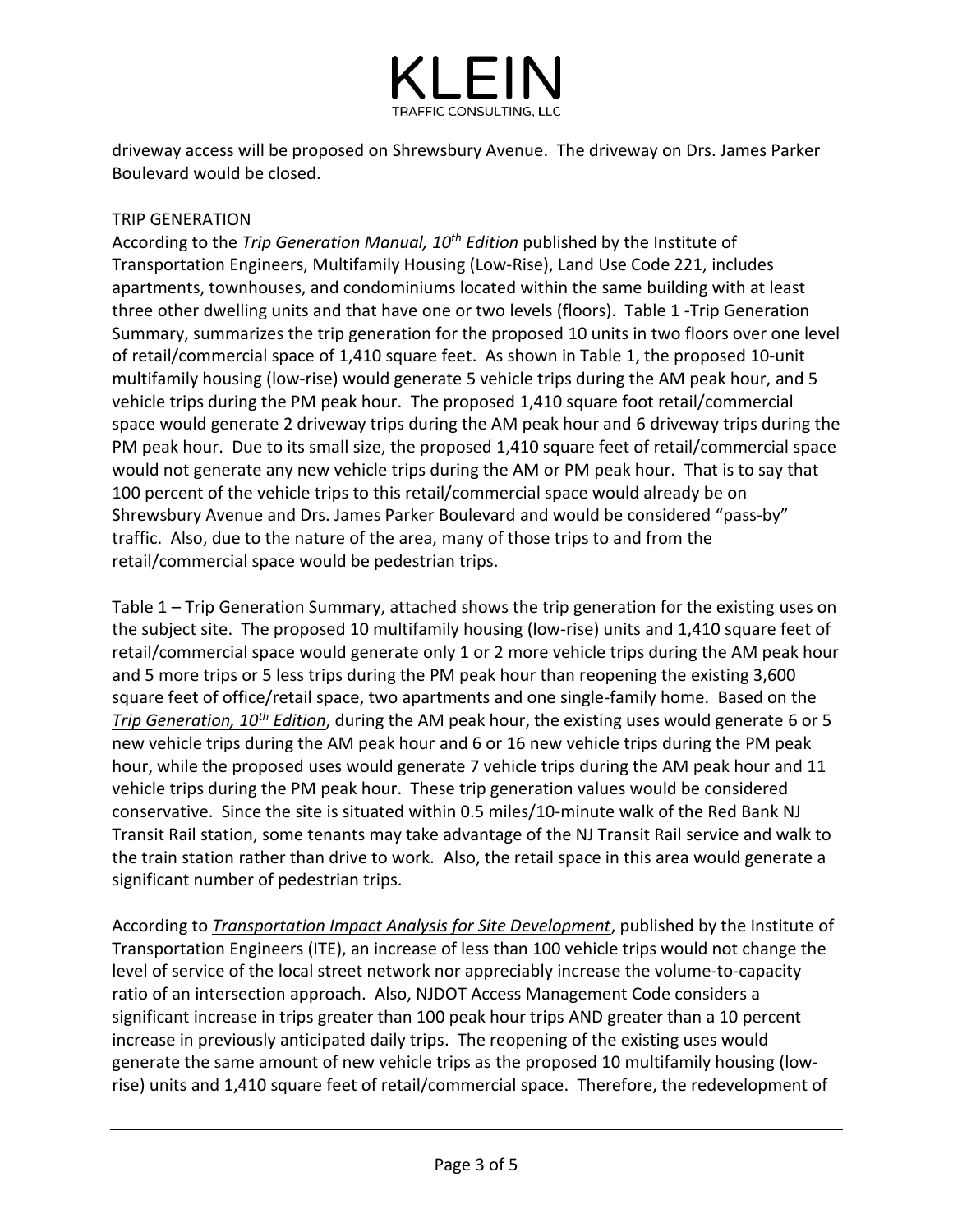

the subject property is not anticipated to significantly impact the operations of the intersection of Shrewsbury Avenue with Drs. James Parker Boulevard.

### SITE PLAN REVIEW

The site is proposed with approximately 9-foot wide by 18-foot long parking spaces. The 24 foot wide drive aisle is adequate to provide access into and out of each parking space. The driveway is designed to accommodate ease of maneuvering for appropriate vehicle types. Based on conversations with Monmouth County, the proposed driveway on Shrewsbury Avenue will be a right-turn in/right-turn out driveway. This will reduce the number of conflicting traffic movements entering and exiting the site driveway. Adequate pedestrian access is provided between the building and the parking area.

The project is proposed with 26 parking spaces, where 26 parking spaces are required by the local Ordinance, 2.0 parking spaces per residential unit or 20 parking spaces plus 4 parking space per 1,000 square feet of retail/commercial space or 6 parking spaces. Due to the proximity of NJ Transit Red Bank Rail station, as well as shopping, dining and entertainment options within the immediate area, it is anticipated that some of the potential residents of this proposed apartment building would not own a second vehicle and would take advantage of the commuting options.

ITE, *Parking Generation, 5 th Edition* provides data supporting a lower parking demand for "Multifamily Housing (Low-Rise)" units on a weekday between 10:00 PM and 5:00 AM, in a General Urban/Suburban setting/location within 0.5 miles of a rail transit station. The average peak parking demand is 0.58 parked vehicles per bedroom. The 85<sup>th</sup> percentile peak parking demand between 10 PM and 5 AM would be 0.86 parked vehicles per bedroom. With 20 total bedrooms, the 85<sup>th</sup> percentile peak parking demand would be 17 parked cars, where 20 spaces are allocated. The ITE 85<sup>th</sup> percentile peak period parking demand data shows that the proposed parking supply of 20 residential parking spaces for 20 total bedrooms, or 1.00 parking spaces per bedroom would exceed the  $85<sup>th</sup>$  percentile peak parking demand for Multifamily Housing (Low-Rise) in a General Urban/Suburban setting/location within 0.5 miles of a rail transit service.

The two on-site ADA parking space are designed to be accessible.

Adequate sight distances are provided from the proposed driveway on Shrewsbury Avenue. The posted speed limit on Shrewsbury Avenue is 30 MPH; therefore, the design speed is 35 miles per hour, thus resulting in a recommended stopping sight distance of 250 feet, in accordance with A Policy on Geometric Design of Highways and Streets (AASHTO). This required sight distance is exceeded on Shrewsbury Avenue.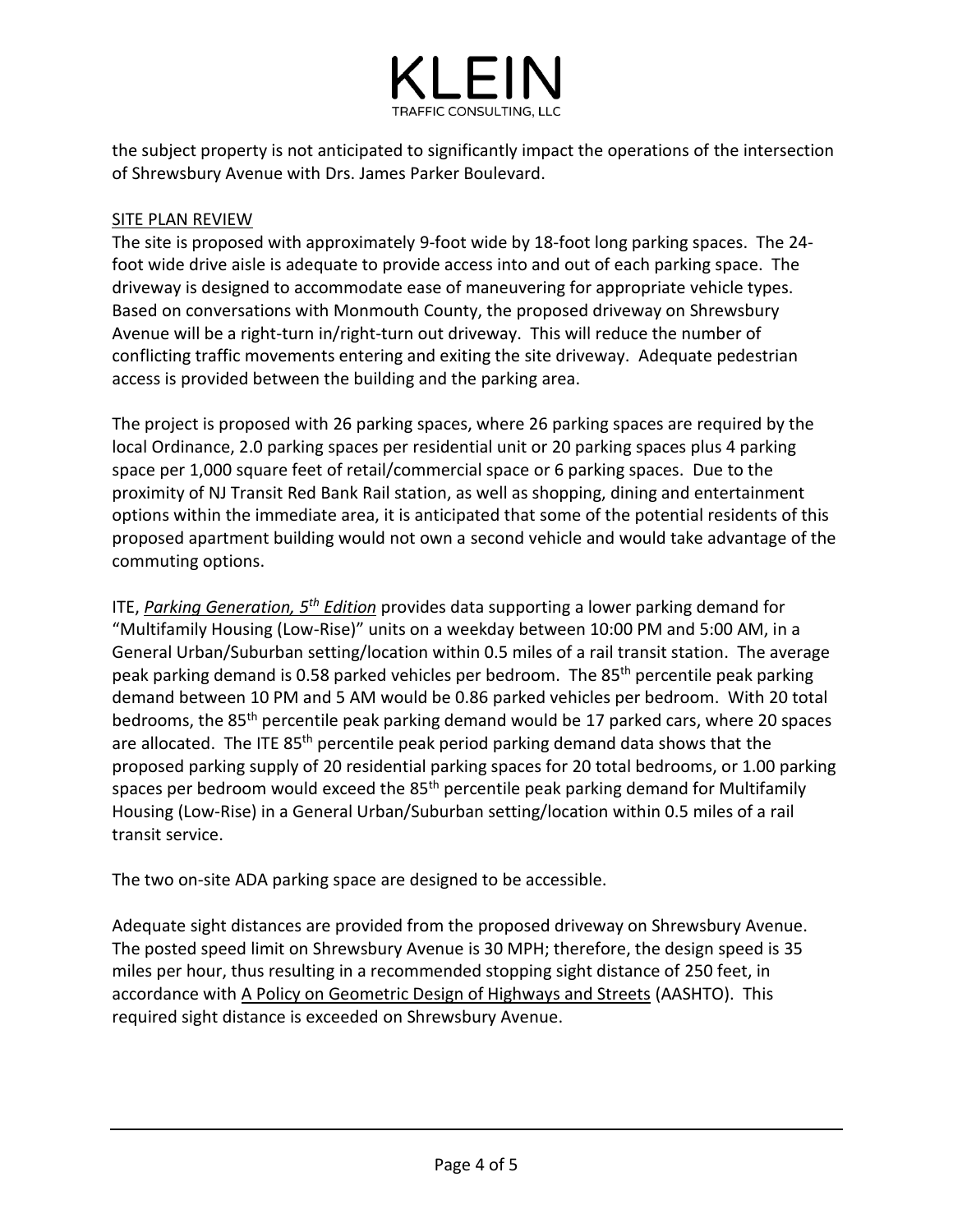

### **CONCLUSIONS**

Based upon our trip generation evaluation, it is our professional opinion that the proposed 10 multifamily housing (low-rise) units and 1,410 square feet of retail/commercial space would have no significant impact on traffic conditions during the AM and PM peak commuter traffic hours. It is projected that the proposed combination of the 10 multifamily housing (low-rise) units and 1,410 square feet of retail/commercial space would generate less than a significant amount of traffic, according to industry standards.

The design of the site will more than adequately serve the needs of the project's residents and visitors. The site plan has been designed with adequate parking and circulation for the residents and visitors of the project. The right-in/right-out driveway on Shrewsbury Avenue has been designed with input from Monmouth County. The retail/commercial space and the residential units will be provided with 26 parking spaces, where 26 parking spaces are required.

The foregoing is a true representation of my findings.

Very truly yours,

Lee D (lei

Lee D. Klein, P.E., PTOE NJPE 24GE03710400 PTOE Certification 1627 C:\LeeWork\ENGENUITY\RedBank-AmericanREOF\KleinTraffic\_TEE\_10AptsRedBank\_040120.docx